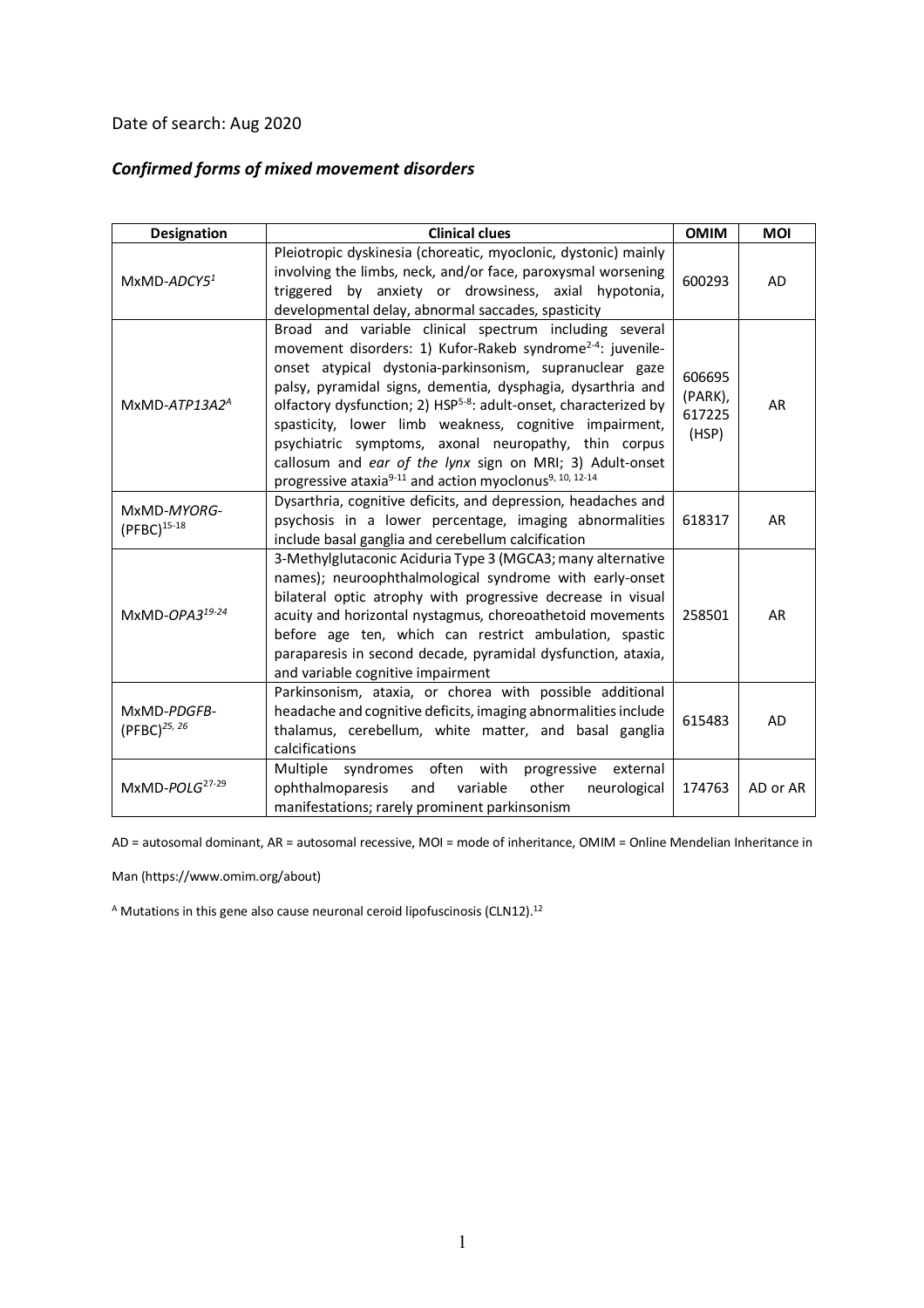## **References**

1. Chen YZ, Matsushita MM, Robertson P, et al. Autosomal dominant familial dyskinesia and facial myokymia: single exome sequencing identifies a mutation in adenylyl cyclase 5. Arch Neurol 2012;69(5):630-635.

2. Najim al-Din AS, Wriekat A, Mubaidin A, Dasouki M, Hiari M. Pallido-pyramidal degeneration, supranuclear upgaze paresis and dementia: Kufor-Rakeb syndrome. Acta Neurol Scand 1994;89(5):347-352.

3. Behrens MI, Bruggemann N, Chana P, et al. Clinical spectrum of Kufor-Rakeb syndrome in the Chilean kindred with ATP13A2 mutations. Mov Disord 2010;25(12):1929-1937.

4. Balint B, Damasio J, Magrinelli F, Guerreiro R, Bras J, Bhatia KP. Psychiatric Manifestations of ATP13A2 Mutations. Mov Disord Clin Pract 2020;7(7):838-841.

5. Estrada-Cuzcano A, Martin S, Chamova T, et al. Loss-of-function mutations in the ATP13A2/PARK9 gene cause complicated hereditary spastic paraplegia (SPG78). Brain

2017;140(2):287-305.

6. de Bot S, Kamsteeg EJ, Van De Warrenburg BPC. Complicated hereditary spastic paraplegia due to ATP13A2 mutations: what's in a name? Brain 2017;140(12):e73.

7. Wei Q, Dong HL, Pan LY, et al. Clinical features and genetic spectrum in Chinese patients with recessive hereditary spastic paraplegia. Transl Neurodegener 2019;8:19.

8. Estiar MA, Leveille E, Spiegelman D, et al. Clinical and genetic analysis of ATP13A2 in hereditary spastic paraplegia expands the phenotype. Mol Genet Genomic Med 2020;8(3):e1052.

9. Pietrzak A, Badura-Stronka M, Kangas-Kontio T, et al. Clinical and ultrastructural findings in an ataxic variant of Kufor-Rakeb syndrome. Folia Neuropathol 2019;57(3):285-294.

10. De Michele G, Galatolo D, Lieto M, et al. Ataxia-myoclonus syndrome due to a novel homozygous ATP13A2 mutation. Parkinsonism Relat Disord 2020;76:42-43.

2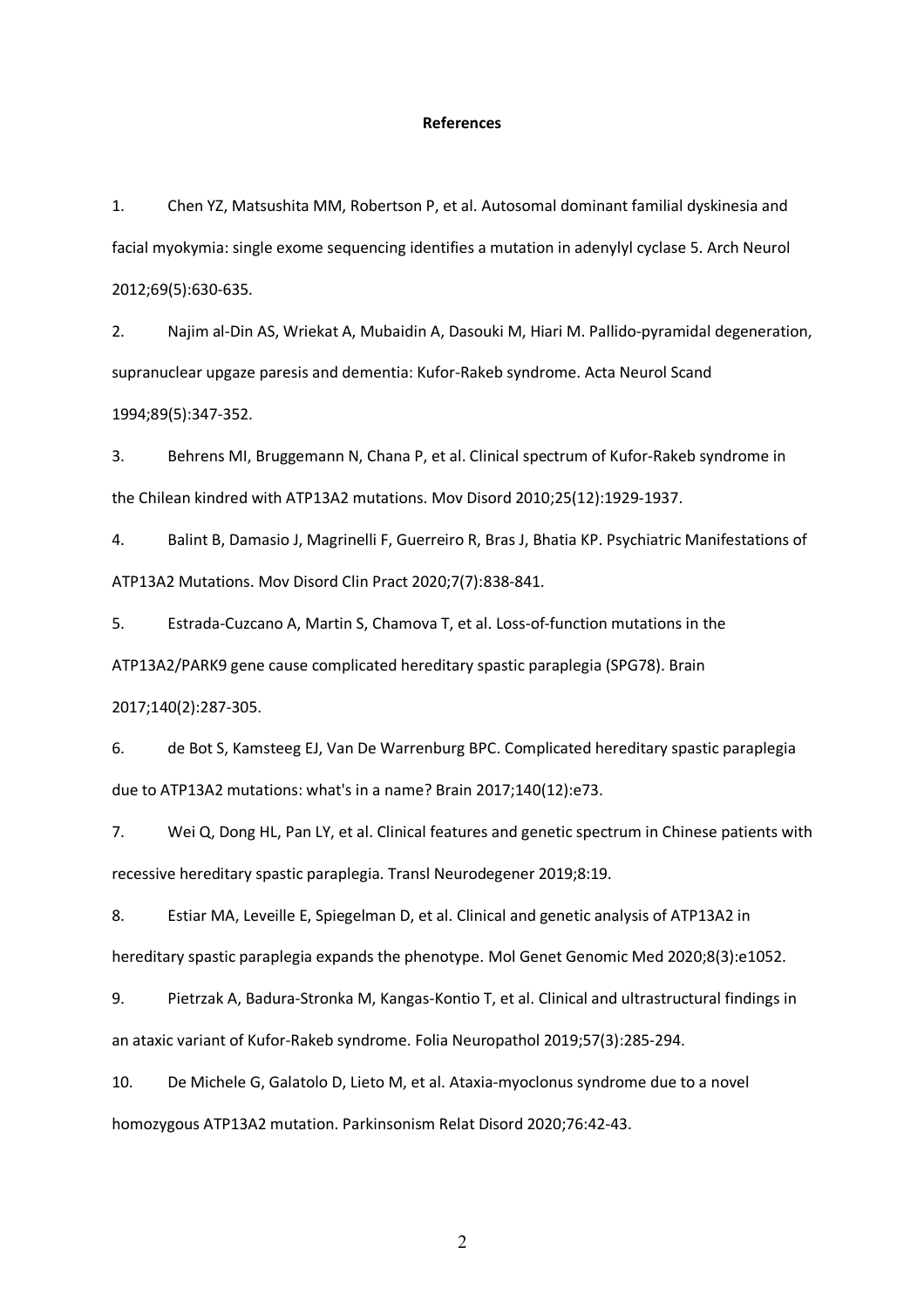11. Miranda M, Harmuth F, Bustamante ML, et al. Intermediate phenotype of ATP13A2 mutation in two Chilean siblings: Towards a continuum between parkinsonism and hereditary spastic paraplegia. Parkinsonism Relat Disord 2020;81:45-47.

12. Bras J, Verloes A, Schneider SA, Mole SE, Guerreiro RJ. Mutation of the parkinsonism gene ATP13A2 causes neuronal ceroid-lipofuscinosis. Hum Mol Genet 2012;21(12):2646-2650.

13. Montaut S, Tranchant C, Drouot N, et al. Assessment of a Targeted Gene Panel for Identification of Genes Associated With Movement Disorders. JAMA Neurol 2018;75(10):1234-1245.

14. Rohani M, Lang AE, Sina F, et al. Action Myoclonus and Seizure in Kufor-Rakeb Syndrome. Mov Disord Clin Pract 2018;5(2):195-199.

15. Yao XP, Cheng X, Wang C, et al. Biallelic Mutations in MYORG Cause Autosomal Recessive Primary Familial Brain Calcification. Neuron 2018;98(6):1116-1123 e1115.

16. Peng Y, Wang P, Chen Z, Jiang H. A novel mutation in MYORG causes primary familial brain calcification with central neuropathic pain. Clin Genet 2019;95(3):433-435.

17. Forouhideh Y, Muller K, Ruf W, et al. A biallelic mutation links MYORG to autosomalrecessive primary familial brain calcification. Brain 2019;142(2):e4.

18. Arkadir D, Lossos A, Rahat D, et al. MYORG is associated with recessive primary familial brain calcification. Ann Clin Transl Neurol 2019;6(1):106-113.

19. Anikster Y. Costeff Syndrome. In: Adam MP, Ardinger HH, Pagon RA, et al., eds. GeneReviews((R)). Seattle (WA)1993.

20. Anikster Y, Kleta R, Shaag A, Gahl WA, Elpeleg O. Type III 3-methylglutaconic aciduria (optic atrophy plus syndrome, or Costeff optic atrophy syndrome): identification of the OPA3 gene and its founder mutation in Iraqi Jews. Am J Hum Genet 2001;69(6):1218-1224.

21. Yahalom G, Anikster Y, Huna-Baron R, et al. Costeff syndrome: clinical features and natural history. J Neurol 2014;261(12):2275-2282.

22. Ho G, Walter JH, Christodoulou J. Costeff optic atrophy syndrome: new clinical case and novel molecular findings. J Inherit Metab Dis 2008;31 Suppl 2:S419-423.

3